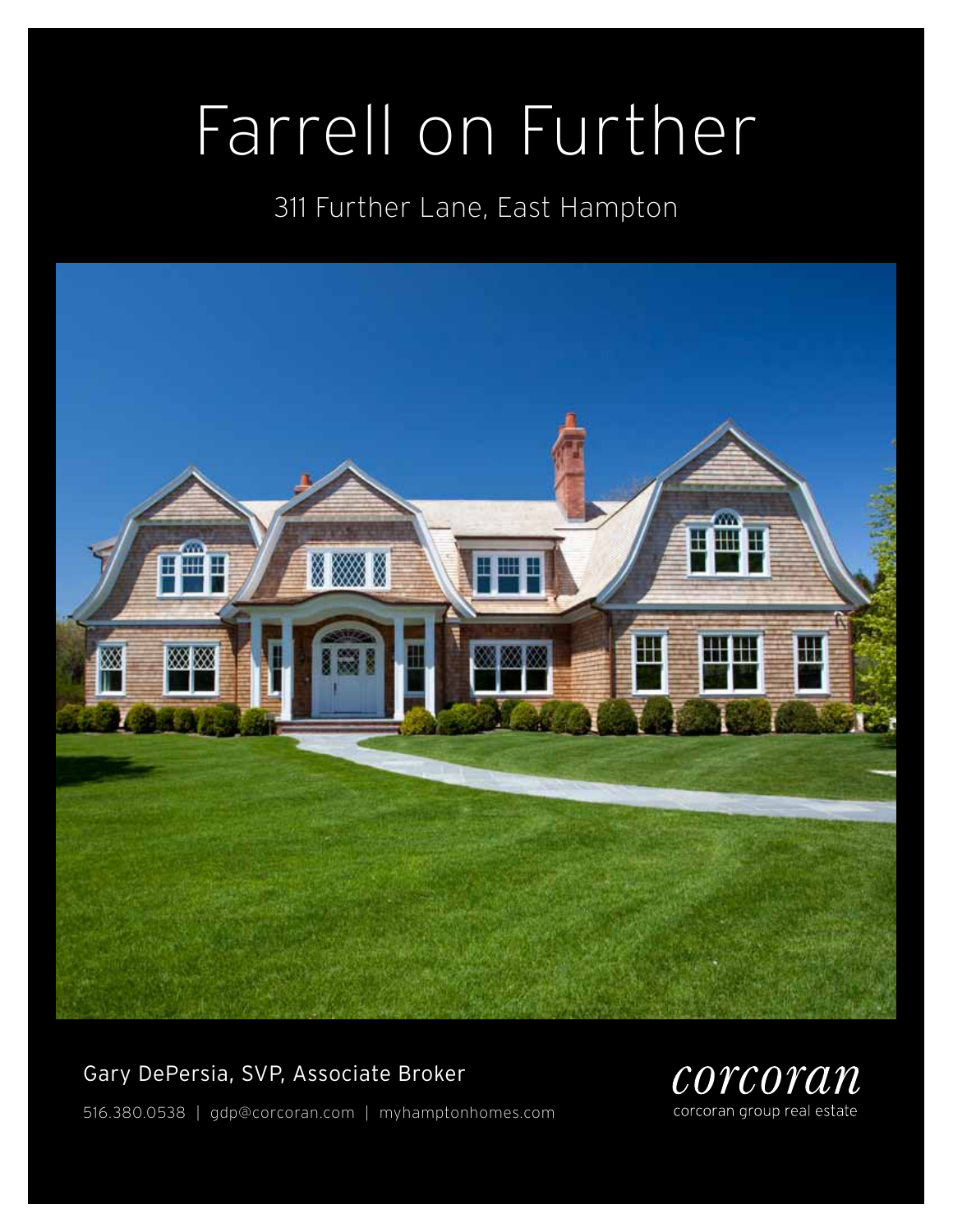### farrell on further

East Hampton. Surrounded by some of the most renowned estates on the East End, a 6,100+/- SF gambrel is now complete and ready for immediate occupancy on fabled Further Lane. You won't, however, need to be a hedge fund mogul or famous comedian to own this 6 bedroom residence. A brilliant floor plan offers a paneled, double-height entry which connects to a great room with fireplace, an intimate living room and a convenient guest suite which opens to the grounds outside. The large eat-in cook's kitchen, augmented by a butlers pantry, leads to the formal dining room graced by its' own fireplace. Two powder rooms and a three car garage complete the ground floor. Upstairs, the master wing, which has an expansive bath and a pair of walk-in closets, joined by 4 additional bedrooms, each with an ensuite bathroom. The lower level comes complete with a staff lounge, full bath, gym, media room, cedar closet and wine cellar. From several rooms, a series of French doors open to the heated gunite pool and spa, surrounded by an acre of lawn and established landscaping. With the villages of East Hampton and Amagansett nearby, and their pristine beaches only a bike ride away, now is the time to make plans to own this offering.

Exclusive. \$7.25M WEB# 42890

Laundry Room

- Built 2011
- Traditional
- South of the Highway
- 6,100 SF
- .86 acres
- 2 stories
- Cedar Shingles

### - 6 Bedrooms

- 7 Full Baths / 2 Half Baths
- 3 Fireplaces
- GHA Heating
- Central Air Conditioning
- Central Alarm System
- Eat-in Kitchen

### First Floor Second Floor Lower Level

### - 20'x45' Heated Gunite Pool - Professional Landscaping - Private Driveway

# $\mu_{\tilde{\mu}_{\tilde{\mu}}}$

### Property Details / Amenities / Features

- Double Height Entry Foyer
- Great Room w/ Fireplace
- Eat-In Kitchen & Breakfast Area
- Formal Dining Room w/ Fireplace
- Living Room / Library
- Jr. Master Suite
- Master Suite with Fireplace (4) Ensuite bedrooms
- Wine Cellar - Cedar Closet
- Media Room
- Gym w/ Massage Room
- Staff Bedrooms

# First Floor



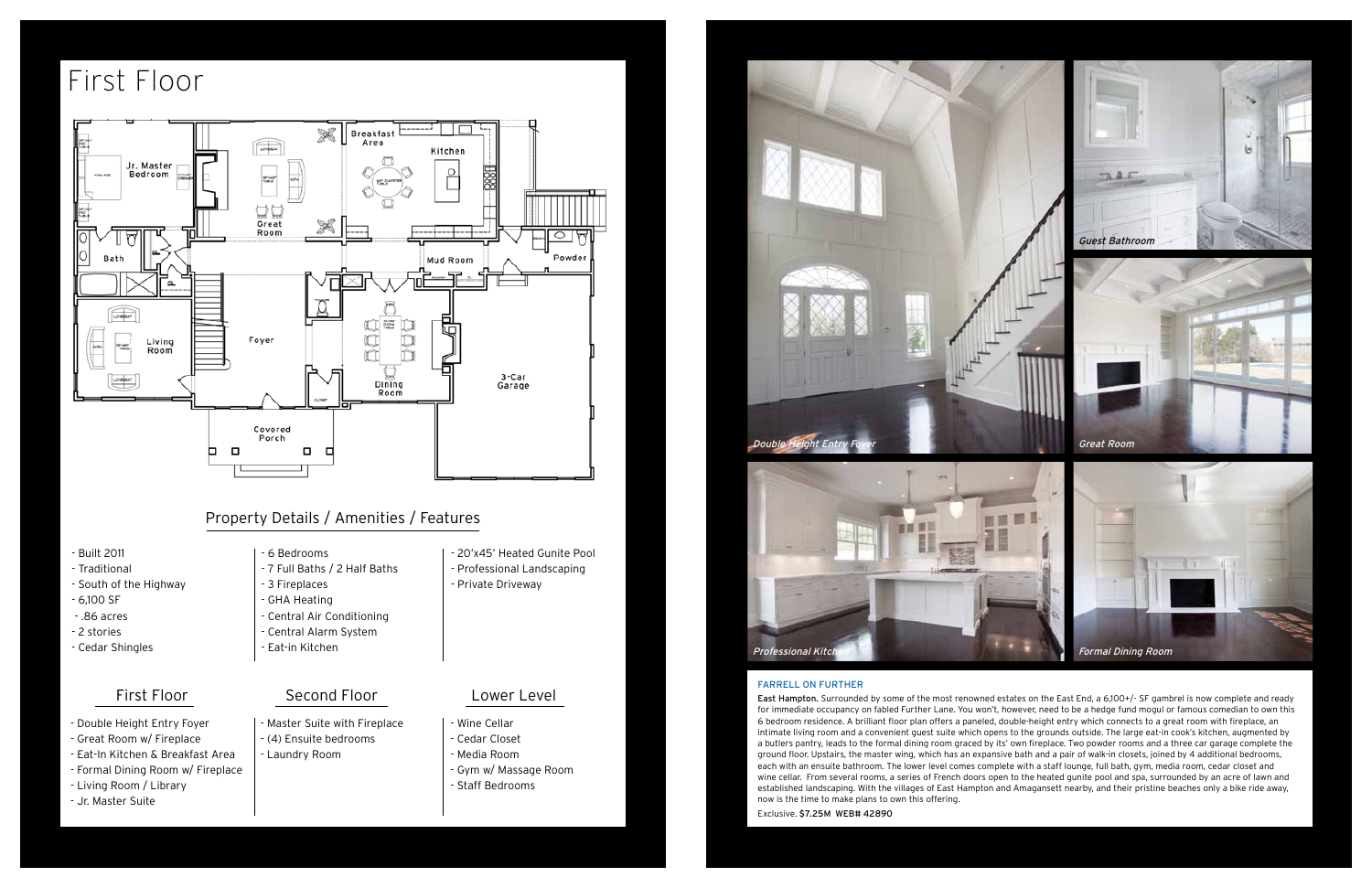# Second Floor



### SECOND FLOOR PLAN

ALL AREAS UTHO OR PILE OF COASTRUCTOR WAS NOTED CREPAINE.<br>ODEN DIS MARGINED WYSILE LOARSON YOU'RE DETECTION AS THE RESTON FOIT OF NY STATE CODE, TYPICAL.<br>ALL AREAS UTHN ONE PILE OF COASTLYNE AND THE AREA EAST OF RY/ERNEAD

MALE- Nº + P-8t





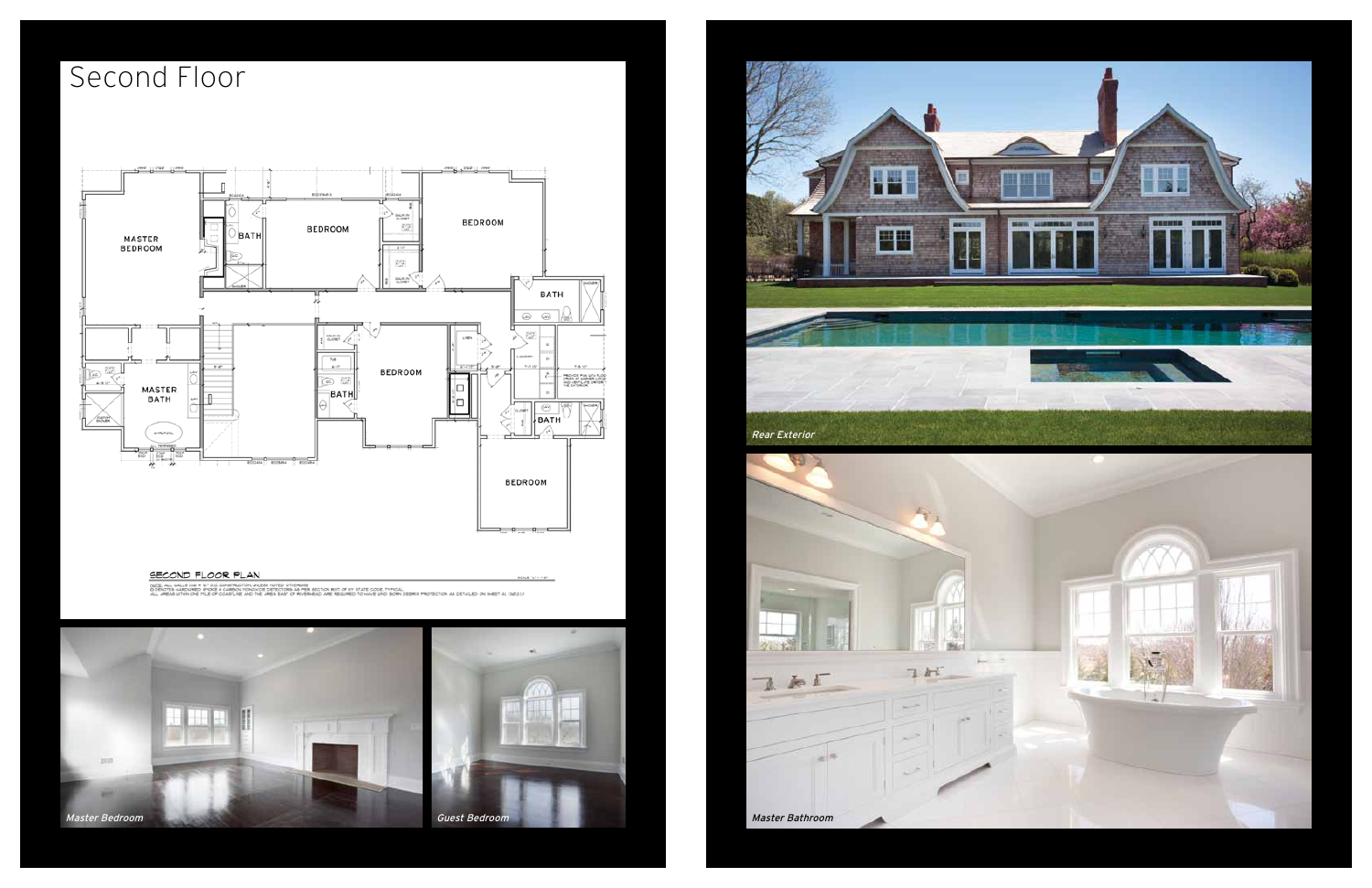# Lower Level